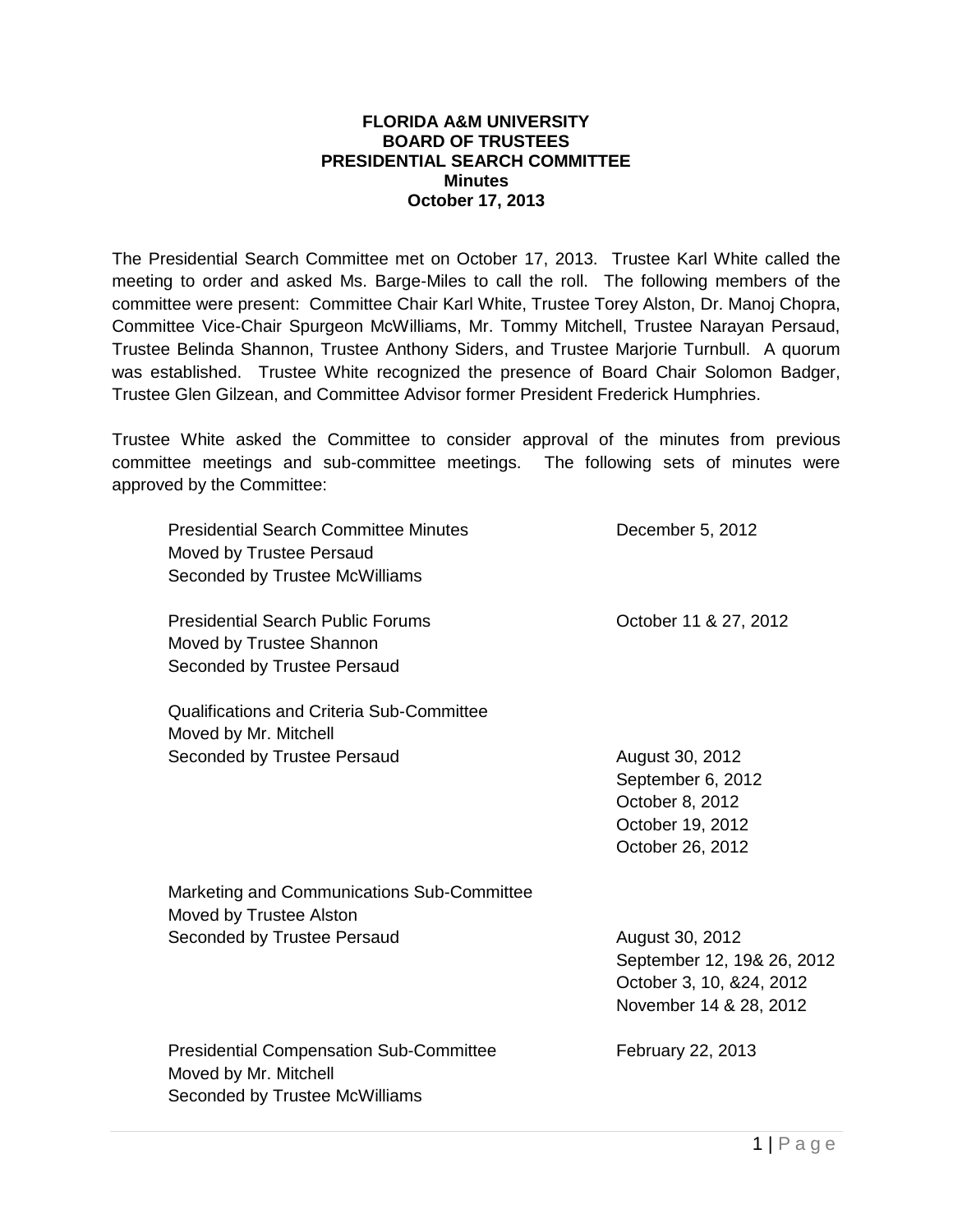During consideration of the minutes, Mr. Mitchell indicated that he wanted to state for the record that he would like to discuss the National Alumni Association's request that Dr. Larry Robinson be allowed to apply for the presidency.

Next, Trustee White provided a re-cap of the search process, up to its suspension. He indicated that much of the Committee's work had been done. Greenwood/Asher was selected as the search firm and will continue to assist the University with the search process. He stated that the University was in a position now to continue its application process. The presidential search advertisement will run for 30 days, with the goal of completing the search by early February 2014, at the latest.

Trustee White asked Ms. Marion Frenche, Executive Search Consultant with Greenwood/Asher to discuss the current presidential search environment. Ms. Frenche reported that data from the American Council on Education indicated that 92% of presidents and provosts are in their mid-50's, the prospect pool should be heavily experienced in understanding business models for higher education, and identifying new streams of revenue. Potential applicants will be more seasoned, ready to step into the presidency and have the depth of experience the University is seeking. According to the presidential profile, the pool could have individuals who were not on a tenure track and have moved up from different areas of university administration.

In regards to FAMU's search, Dr. Greenwood, stated that they were watching the market very closely for competitiveness and timing and that FAMU is in good shape with its search. Trustee Shannon asked if the position description needed to be changed since it was first posted. Ms. Frenche indicated that a change in the market would not require a revision of the position description, as the University is still seeking someone that is a strong leader, transparent, able to execute the vision of the University, a strong fundraiser, an excellent communicator, able to navigate the political landscape and make hard decisions.

Trustee McWilliams asked if the University had considered broadening the scope of the search to consider individuals that were not in the mainstream academic environment. Trustee White responded that they would look broad and consider candidates from a non-traditional background. He stated that Greenwood/Asher has not been shy about bringing forth such candidates. Ms. Frenche walked the Committee through the preferred process for providing recommendations and provided her contact information.

Chairman Badger asked for a description of the process regarding the steps that would be taken after a person is nominated. Ms. Frenche indicated that upon receipt of a nomination, she contacts the individual to discuss their interest in the opportunity. That individual is pursued until he/she makes a decision regarding whether they want be involved in the search process.

Ms. Frenche shared that the pool will come from nominations/recommendations, selfnominations, and market segmentation, wherein Greenwood/Asher will reach-out to a segment of the market and recruit potential candidates for the University.